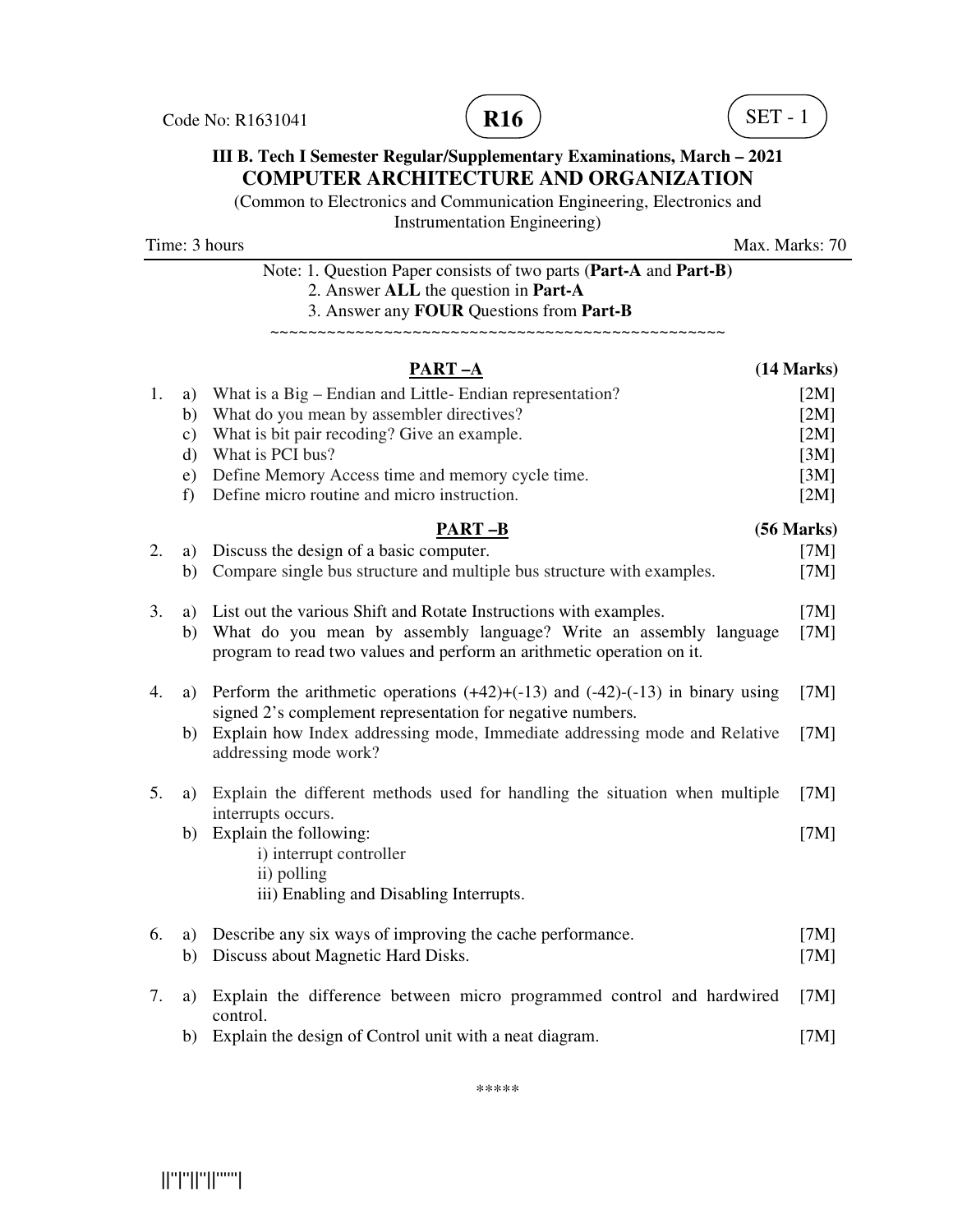Code No: R1631041 **R16** (R16) **R16** (SET - 2



## **III B. Tech I Semester Regular/Supplementary Examinations, March – 2021 COMPUTER ARCHITECTURE AND ORGANIZATION**

(Common to Electronics and Communication Engineering, Electronics and Instrumentation Engineering)

Time: 3 hours Max. Marks: 70

#### Note: 1. Question Paper consists of two parts (**Part-A** and **Part-B)** 2. Answer **ALL** the question in **Part-A** 3. Answer any **FOUR** Questions from **Part-B**

~~~~~~~~~~~~~~~~~~~~~~~~~~~~~~~~~~~~~~~~~~~~~~~~

### **PART –A (14 Marks)**

| e) | What is indirect addressing mode?<br>What do you mean by memory mapped I/O?<br>What do you mean by static memories? | [ $2M$ ]<br>[2M]<br>[2M]<br>[3M]<br>[3M]                                         |
|----|---------------------------------------------------------------------------------------------------------------------|----------------------------------------------------------------------------------|
|    | What are the features of the hardwired control?                                                                     | [2M]                                                                             |
|    |                                                                                                                     | a) Explain about Bus structure.<br>b)<br>c) What is signed binary? Give example. |

#### **PART –B (56 Marks)**

2. a) Draw and explain the basic block diagram of a digital computer. Also list the different types of computers. [7M] b) What is Application Software? Explain with examples. [7M] 3. a) Explain the role of Stacks and Queues in computer programming equation. [7M] b) List and explain different instruction formats. [7M] 4. a) Explain the algorithms for performing arithmetic operations with decimal data. [7M] b) With examples explain the Branch type instructions. [7M] 5. a) Explain the Direct Memory Access. How it improves the performance of the system? [7M] b) Distinguish between Synchronous Bus and Asynchronous Bus. [7M]

- 6. a) Discuss the different mapping techniques used in cache memories and their relative merits and demerits. [7M] b) How can you enhance the speed and capacity of memories? Explain. [7M]
- 7. a) Explain the concept of micro programmed control unit. [7M] b) Formulate a mapping procedure that provides eight consecutive micro instructions for each routine. The operation code has 7 bits and control memory has 2048 words. [7M]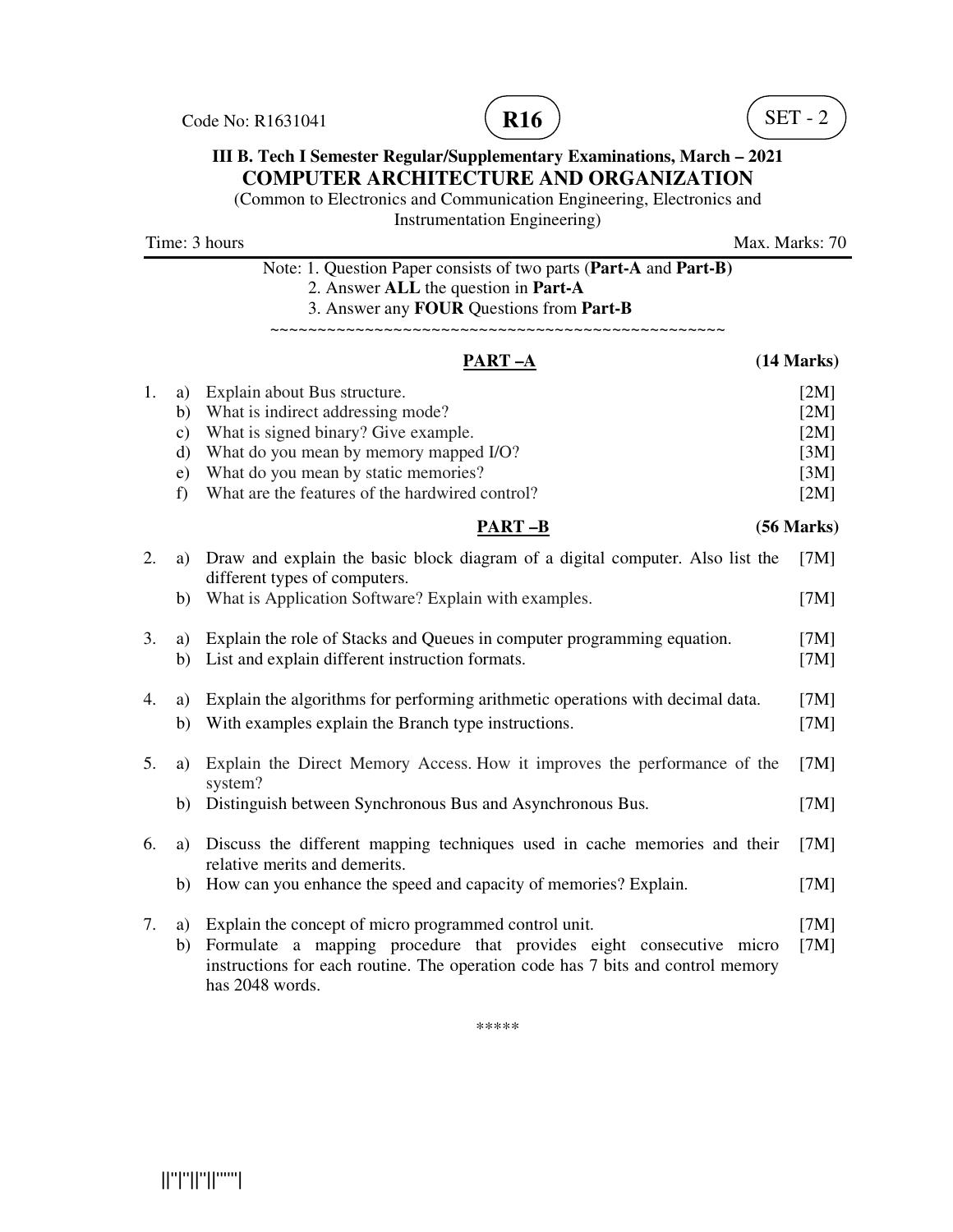||''|''||''||''''''|

Code No: R1631041 **R16** (R16) **R16** (SET - 3

## **III B. Tech I Semester Regular/Supplementary Examinations, March – 2021 COMPUTER ARCHITECTURE AND ORGANIZATION**

(Common to Electronics and Communication Engineering, Electronics and

Instrumentation Engineering)

Time: 3 hours Max. Marks: 70

| Note: 1. Question Paper consists of two parts (Part-A and Part-B) |
|-------------------------------------------------------------------|
| 2. Answer ALL the question in <b>Part-A</b>                       |
| 3. Answer any <b>FOUR</b> Questions from <b>Part-B</b>            |
|                                                                   |

# **PART –A** (14 Marks)

| 1. | a)<br>b)      | What are the basic functional units of a computer?<br>Define auto increment mode of addressing? Give example.                                            | [2M]<br>[2M] |  |
|----|---------------|----------------------------------------------------------------------------------------------------------------------------------------------------------|--------------|--|
|    | $\mathbf{c})$ | What are the logic instructions?                                                                                                                         | [2M]         |  |
|    | d)            | Write the factors to be considered in designing an I/O subsystem.                                                                                        | [3M]         |  |
|    | e)            | Define Hit and Miss.                                                                                                                                     | [3M]         |  |
|    | f)            | Name some register output control signals.                                                                                                               | [2M]         |  |
|    |               | $PART-B$                                                                                                                                                 | (56 Marks)   |  |
| 2. | a)            | What is a System Software? Explain with examples.                                                                                                        | [7M]         |  |
|    | b)            | Write briefly about the evolution of a Computer Architecture.                                                                                            | [7M]         |  |
| 3. | a)            | Explain three-address, two-address, one-address, and zero-address instructions with<br>an example.                                                       | [7M]         |  |
|    | b)            | Write register transfer instructions for the following bit operations:<br>i) Select complement, ii) Select clear, iii) Insert, iv) Right circular shift. | [7M]         |  |
| 4. | a)            | Explain the design of a 4-bit Arithmetic unit with two selection variables, which<br>performs the basic arithmetic functions.                            | [7M]         |  |
|    | b)            | Define addressing modes. What are the different types of addressing modes?<br>Explain them with examples.                                                | [7M]         |  |
| 5. | a)            | What is an I/O Interface? What are the functions of typical I/O interface? Explain.                                                                      | [7M]         |  |
|    | b)            | Discuss the DMA operation with neat diagram in detail.                                                                                                   | [7M]         |  |
| 6. | a)<br>b)      | What are the various semiconductor memories available? Explain.<br>Write short notes on Optical Disks.                                                   | [7M]<br>[7M] |  |
|    |               |                                                                                                                                                          |              |  |

7. a) Discuss the Fundamental Concepts of Register Transfers. [7M] b) Explain in detail various fields of micro-instruction format with a neat diagram. [7M]